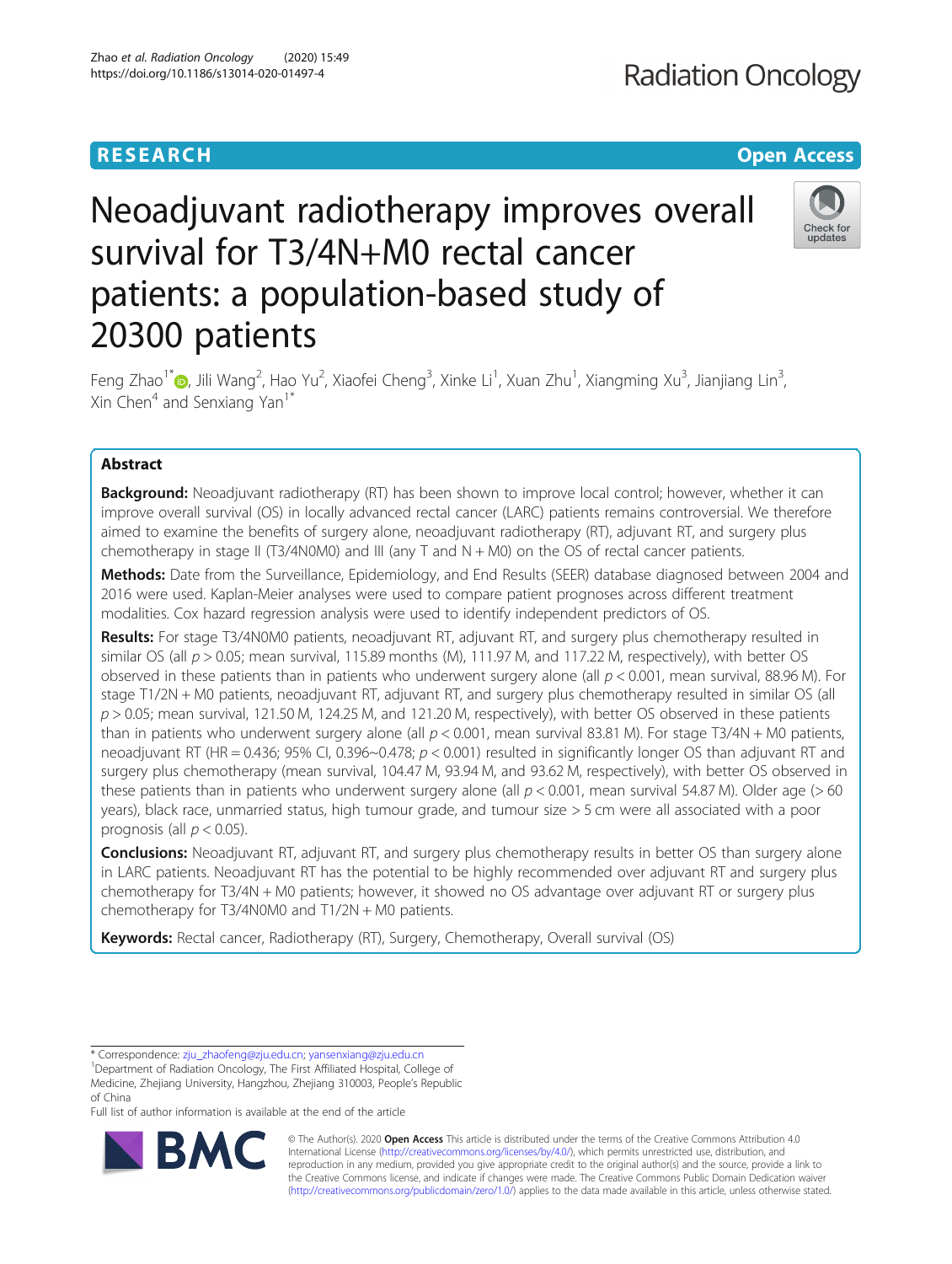# Background

Colorectal cancer (CRC) is the third most commonly diagnosed cancer among both men and women in the United States, and one-third of CRC cases are rectal in origin [[1\]](#page-9-0). Due to the close proximity of the rectum to pelvic structures and organs, the absence of a serous membrane surrounding the rectum, and the restriction of the surgical view and access by the pelvic cavity, the locoregional recurrence (LRR) rate in rectal cancer is relatively high after surgery alone [\[2](#page-9-0)]. As previously, without adjuvant therapy, the locoregional recurrence (LRR) rate of stage II (T3 or T4 and N0) and III  $(N+)$ rectal cancer was 15 to 65% [[3](#page-9-0)].

To improve local control after conventional surgery, radiotherapy (RT) has been utilized. In the 1980s and 1990s, several randomized controlled trials (RCTs) showed that preoperative or postoperative RT could reduce the LRR rate and improve the overall survival (OS) rate, laying the foundation for the comprehensive treatment mode of surgery combined with RT instead of surgery alone  $[4-8]$  $[4-8]$  $[4-8]$ . However, at the time of these studies, the concept of total mesorectal excision (TME) for rectal cancer was not widely accepted, so neoadjuvant RT not only reduced LRR rate but also improved the OS rate. The modern era of rectal cancer surgery started with the introduction of TME by Heald and Ryall in 1986 [\[9,](#page-9-0) [10](#page-9-0)]. In the era of TME, a Dutch trial from the Netherlands reported that TME combined with RT reduced LRR without increasing OS compared to TME alone, after a median follow-up of 12 years [\[11\]](#page-9-0). Therefore, although most trials have shown consistent benefits in the risk of local relapse in stage II and III rectal cancer, controversy still exists regarding the OS benefit of TME combined with RT.

In addition, several studies have compared the preoperative administration of RT (neoadjuvant RT) versus the postoperative administration of RT (adjuvant RT) for stage II and III rectal cancer. A prospective randomized trial from the German Rectal Cancer Study Group (the CAO/ARO/AIO-94 trial) compared preoperative versus postoperative chemoradiotherapy (CRT) for the treatment of clinical stage II and III rectal cancer, and showed that preoperative RT was associated with a significant reduction in local recurrence and treatmentassociated toxicity; however, OS was similar in the two groups [[12](#page-9-0)]. Consequently, the National Cancer Comprehensive Network (NCCN) guidelines have adopted preoperative CRT as the standard of care for stage II–III rectal cancer [[3\]](#page-9-0). However, whether preoperative CRT is superior to postoperative CRT for OS remains unclear. Meanwhile, several pilot studies suggested that preoperative chemotherapy combined with TME instead of preoperative CRT plus TME because surgery combined with RT did not show any benefits in terms of OS and elicitedseveral adverse side effects related to RT [\[13](#page-9-0), [14](#page-9-0)].

Because of conflicting survival data and the lack of population level data, we sought to examine the following using the Surveillance, Epidemiology, and End Results (SEER) Program of the National Cancer Institute: 1) patient demographics, and general clinical characteristics of stage II and III rectal cancer; and 2) OS of surgery alone, neoadjuvant RT, adjuvant RT, and surgery plus chemotherapy for stage II and III rectal cancer patients. Although, the treatment details (i.e., surgical margins, radiation dose, chemotherapy regimen and chemotherapy sequence) and some clinical information (distance from the anal verge, tumour markers and lateral lymph nodes) are not recorded in the SEER database, this database covers a sampling of approximately 26% of the United States (US) population, which is considered representative of the US patients in terms of its demographic composition, cancer incidence and mortality.

#### Methods

#### Study population

This study was based on a secondary analysis of previously collected, publicly available and de-identified data. The SEER database holds no identifying patient information, all data are anonymous, and therefore, written informed consent was not needed for this study. This investigation was conducted in accordance with the ethical standards of the Declaration of Helsinki and with national and international guidelines. The institutional review board of our hospital approved this study.

The cohort used to estimate the patient demographics and survival was created using SEER 18 Registries Custom Data (with additional treatment fields), with a November 2018 Submission (1973–2016 varying).

Rectal cancer diagnosed between 2004 and 2016 by histologic confirmation either from biopsy or surgical pathology, rather than by clinical presentation, radiography, autopsy, or death records alone, were selected. In addition, we included only patients with tumour sequence numbers labelled "one primary only" and with follow-up information, tumour size information and racial information. The cohort was restricted to locally advanced rectal cancer (LARC: T3 or T4 with any N and M0; and any T with N1 or N2 and M0). After the exclusion of patients without surgery (or unknown surgery or local tumour excision only) and the restriction of the radiation sequence to "no radiation", "radiation after surgery" and "radiation prior to surgery", as well as the restriction of the radiation code to "beam radiation" and "none/unknown", 20,300 patients were included in the study (Fig. [1\)](#page-2-0). Patients were stratified into the following 4 groups on the basis of treatment strategies: 1. Only surgery group patients who received surgery alone without radiation therapy or chemotherapy; 2. Surgery + chemotherapy group patients who received surgery plus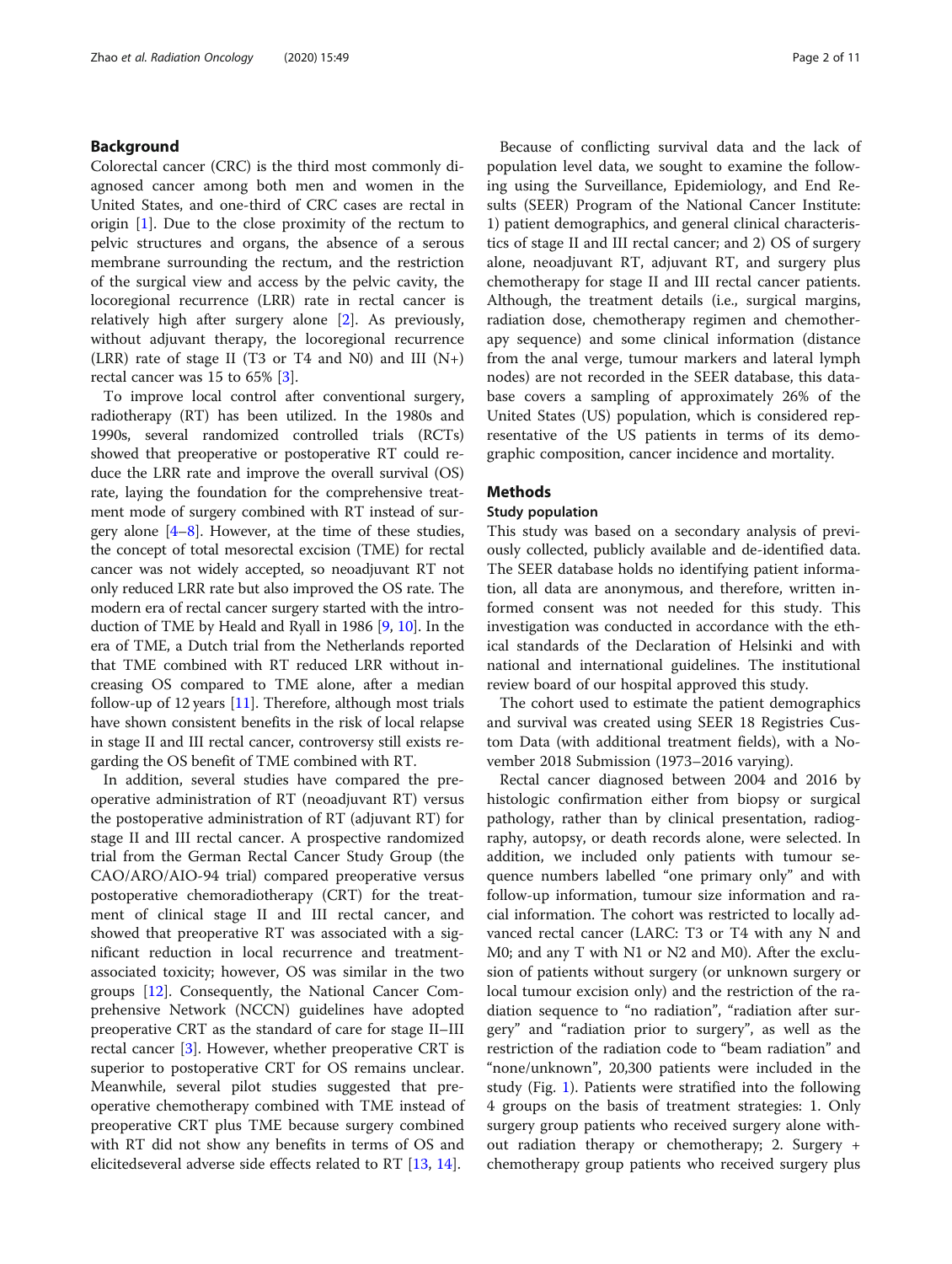<span id="page-2-0"></span>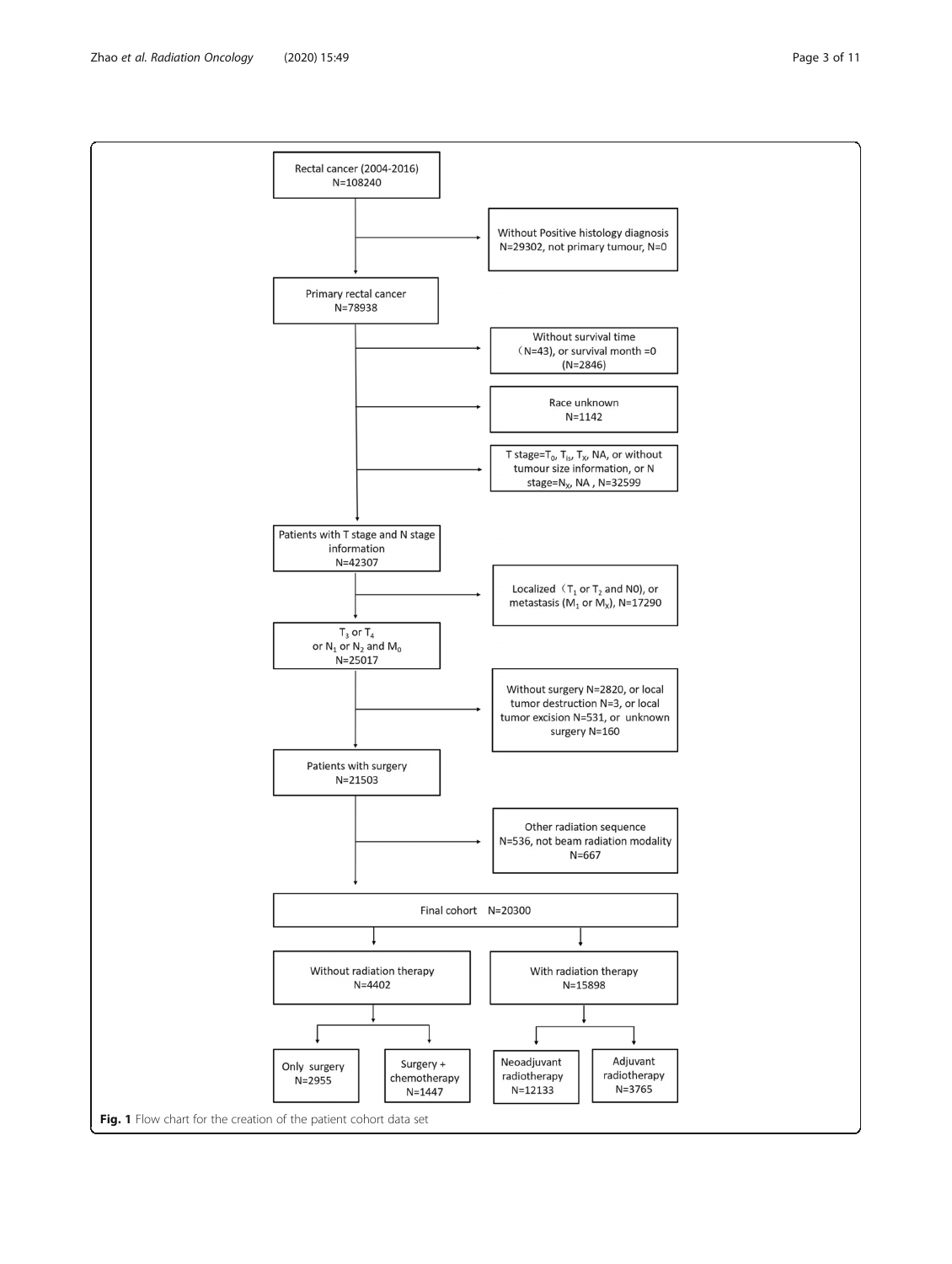chemotherapy (neoadjuvant or adjuvant chemotherapy) without radiation therapy; 3. Neoadjuvant radiotherapy group patients who received neoadjuvant radiation therapy plus surgery with or without chemotherapy; and 4. Adjuvant radiotherapy group patients who received surgery plus adjuvant radiation therapy with or without chemotherapy.

## Variable definitions

Covariates of interest that were extracted for each case included patient demographic variables (age at diagnosis, sex, race, and marital status), tumour characteristics (tumour grade, American Joint Committee on cancer stage (AJCC stage, 6th edition and the SEER-derived combined stage 2016) and TNM stage (jointly determined by AJCC stage, 6th edition, and the SEER-derived combined stage 2016)), and treatment modality (surgery, RT, and chemotherapy).

#### Statistical analyses

Categorical data were compared using the Chi-square test. Survival probabilities were estimated using the Kaplan-Meier method, and the log-rank test was used to assess any significant differences in OS, which was stratified by each covariate. Cox proportional hazards models were used to analyse associations of patient characteristics and treatment modalities with patient survival. Only variables that were significantly associated with survival in the univariate Cox analysis were included in the multivariate Cox analysis. Hazard ratios (HRs) and 95% confidence intervals (CIs) were estimated using univariate and multivariable models. Statistical analysis was performed with SPSS version 25.0 (SPSS Inc., Chicago, IL, USA), and  $p < 0.05$  was considered statistically significant.

# Results

# Patient characteristics

Demographic data for LARC patients is shown in Table 1. The mean age at diagnosis was  $60.76 \pm 13.207$ years. Most of the patients were male, white, and married. The majority of patients (71.2%) had moderately differentiated tumours. Among the 20,300 included patients, 7808 (38.5%) and 12,492 (61.5%) were categorized as stage II and stage III, respectively. Regarding treatment, 14.6% of patients were managed with surgery alone, 59.8% received neoadjuvant RT prior to surgery, and 18.5% received adjuvant RT after surgery.

According to the stratification by treatment modality (Table [2\)](#page-4-0), in the cohort of surgery alone, the mean age at diagnosis was  $70.94 \pm 13.68$  years,  $76.0\%$  patients were older than 60 years, and more than half of patients (54.1%) were stage II. In the cohorts of neoadjuvant and adjuvant RT, most of the patients (62.2 and 58.5%

|        | <b>Table 1</b> Patient demographics and clinical characteristics (n = |  |  |
|--------|-----------------------------------------------------------------------|--|--|
| 20300) |                                                                       |  |  |

| Characteristics         | Level                         | Number (%)         |
|-------------------------|-------------------------------|--------------------|
| Age at diagnosis, years | Mean $\pm$ SD                 | $60.76 \pm 13.207$ |
|                         | Median (range)                | 60(17~101)         |
|                         | $\leq 60$                     | 10283(50.7%)       |
|                         | >60                           | 10017(49.3%)       |
| Sex                     | Male                          | 12097(59.6%)       |
|                         | Female                        | 8203(40.4%)        |
| Race                    | White                         | 16403(80.8%)       |
|                         | <b>Black</b>                  | 1663(8.2%)         |
|                         | American Indian/Alaska Native | 166(0.8%)          |
|                         | Asian or Pacific Islander     | 2068(10.2%)        |
| Marital status          | Married                       | 11834(58.3%)       |
|                         | Unmarried                     | 7742(38.1%)        |
|                         | Unknown                       | 724(3.6%)          |
| Tumour grade            | Well differentiated           | 1255(6.2%)         |
|                         | Moderately differentiated     | 14457(71.2%)       |
|                         | Poorly differentiated         | 2676(13.2%)        |
|                         | Undifferentiated              | 293(1.4%)          |
|                         | Unknown                       | 1616(8.0%)         |
| Tumour size             | $0-3$ cm                      | 5856(28.8%)        |
|                         | $3-5$ cm                      | 8097(39.9%)        |
|                         | > 5 cm                        | 6347(31.3%)        |
| AJCC Stage              | Ш                             | 7808(38.5%)        |
|                         | $\mathbb{H}$                  | 12492(61.5%)       |
| AJCC T Stage            | T1                            | 554(2.7%)          |
|                         | T <sub>2</sub>                | 1609(7.9%)         |
|                         | T <sub>3</sub>                | 16223(79.9%)       |
|                         | <b>T4</b>                     | 1914(9.4%)         |
| AJCC N Stage            | N <sub>0</sub>                | 7808(38.5%)        |
|                         | N <sub>1</sub>                | 8745(43.1%)        |
|                         | N <sub>2</sub>                | 3747(18.5%)        |
| Treatment modality      | Only surgery                  | 2955(14.6%)        |
|                         | Neoadjuvant RT                | 12133(59.8%)       |
|                         | Adjuvant RT                   | 3765(18.5%)        |
|                         | Surgery + chemotherapy        | 1447(7.1%)         |

RT radiotherapy

respectively) were male, and the majority of patients (98.0 and 91.5% respectively) also received chemotherapy. In the cohort of surgery plus chemotherapy, the majority of patients were stage III.

#### Patient survival

Kaplan-Meier curves for the OS of rectal cancer patients are shown in Fig. [2](#page-5-0). The mean, 2-, 5-, and 10-year survival of rectal cancer patients are shown in Table [3](#page-5-0).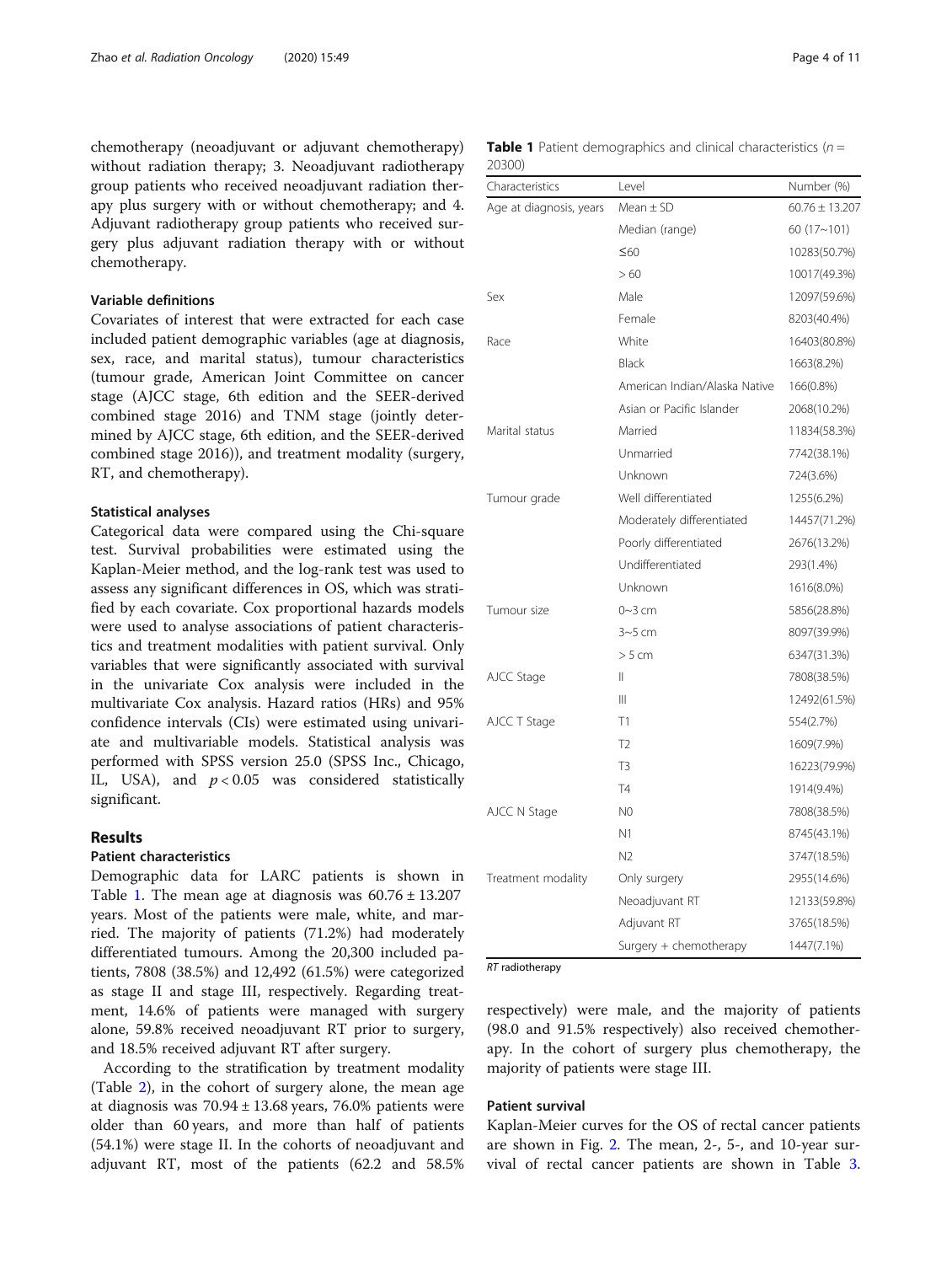<span id="page-4-0"></span>**Table 2** Patient characteristics stratified by treatment modality ( $n = 20300$ )

| Characteristics | Level                          | Only surgery<br>$(n = 2955)$ | Surgery + chemotherapy<br>$(n = 1447)$ | Neoadjuvant RT<br>$(n = 12, 133)$ | Adjuvant RT<br>$(n = 3765)$ | $P$ value |
|-----------------|--------------------------------|------------------------------|----------------------------------------|-----------------------------------|-----------------------------|-----------|
| Age, years      | $Mean \pm SD$                  | 70.94 ± 13.680               | $59.60 \pm 12.824$                     | $58.56 \pm 12.305$                | $60.28 \pm 12.037$          |           |
|                 | Median (range)                 | 73 (20~101)                  | 59 (17~92)                             | 58 (17~99)                        | 60 $(21 - 95)$              |           |
|                 | $\leq 60$                      | 708 (24.0%)                  | 764 (52.8%)                            | 6880 (56.7%)                      | 1931 (51.3%)                | < 0.001   |
|                 | >60                            | 2247 (76.0%)                 | 683 (47.2%)                            | 5253 (43.3%)                      | 1834 (48.7%)                |           |
| Sex             | Male                           | 1556 (52.7%)                 | 793 (54.8%)                            | 7547 (62.2%)                      | 2201 (58.5%)                | < 0.001   |
|                 | Female                         | 1399 (47.3%)                 | 654 (45.2%)                            | 4586 (37.8%)                      | 1564 (41.5%)                |           |
| Race            | White                          | 2387 (80.8%)                 | 1161 (80.2%)                           | 9827 (81.0%)                      | 3028 (80.4%)                | 0.027     |
|                 | Black                          | 233 (7.9%)                   | 121 (8.4%)                             | 992 (8.2%)                        | 317 (8.4%)                  |           |
|                 | American Indian /Alaska Native | $9(0.3\%)$                   | 8 (0.6%)                               | 117 (1.0%)                        | 32 (0.8%)                   |           |
|                 | Asian or Pacific Islander      | 326 (11.0%)                  | 157 (10.9%)                            | 1197 (9.9%)                       | 388 (10.3%)                 |           |
| Marital status  | Married                        | 1408 (47.6%)                 | 882 (61.0%)                            | 7221 (59.5%)                      | 2323 (61.7%)                | < 0.001   |
|                 | Unmarried                      | 1401 (47.4%)                 | 504 (34.8%)                            | 4495 (37.0%)                      | 1342 (35.6%)                |           |
|                 | Unknown                        | 146 (4.9%)                   | 61 (4.2%)                              | 417 (3.4%)                        | 100 (2.7%)                  |           |
| Tumour grade    | Low                            | 2423 (82.0%)                 | 1163 (80.4%)                           | 9149 (75.4%)                      | 2977 (79.1%)                | < 0.001   |
|                 | High                           | 495 (16.8%)                  | 250 (17.3%)                            | 1537 (12.7%)                      | 687 (18.2%)                 |           |
|                 | Unknown                        | 37 (1.3%)                    | 34 (2.3%)                              | 1447 (11.9%)                      | 101 (2.7%)                  |           |
| Tumour size     | $0 - 3$ cm                     | 654 (22.1%)                  | 442 (30.5%)                            | 3657 (30.1%)                      | 1103 (29.3%)                | < 0.001   |
|                 | $3-5$ cm                       | 1260 (42.6%)                 | 577 (39.9%)                            | 4752 (39.2%)                      | 1508 (40.1%)                |           |
|                 | > 5 cm                         | 1041 (35.2%)                 | 428 (29.6%)                            | 3724 (30.7%)                      | 1154 (30.7%)                |           |
| AJCC Stage      | $\mathbb{H}$                   | 1598 (54.1%)                 | 343 (23.7%)                            | 4653 (38.3%)                      | 1214 (32.2%)                | < 0.001   |
|                 | $\left\  {}\right\ $           | 1357 (45.9%)                 | 1104 (76.3%)                           | 7480 (61.7%)                      | 2551 (67.8%)                |           |
| AJCC T Stage    | T1                             | 93 (3.1%)                    | 102 (7.0%)                             | 168 (1.4%)                        | 191 (5.1%)                  | < 0.001   |
|                 | T <sub>2</sub>                 | 240 (8.1%)                   | 203 (14.0%)                            | 699 (5.8%)                        | 467 (12.4%)                 |           |
|                 | T <sub>3</sub>                 | 2395 (81.0%)                 | 1006 (69.5%)                           | 10,057 (82.9%)                    | 2765 (73.4%)                |           |
|                 | T <sub>4</sub>                 | 227 (7.7%)                   | 136 (9.4%)                             | 1209 (10.0%)                      | 342 (9.1%)                  |           |
| AJCC N Stage    | N <sub>0</sub>                 | 1598 (54.1%)                 | 343 (23.7%)                            | 4653 (38.3%)                      | 1214 (32.2%)                | < 0.001   |
|                 | N1                             | 889 (30.1%)                  | 717 (49.6%)                            | 5598 (46.1%)                      | 1541 (40.9%)                |           |
|                 | N <sub>2</sub>                 | 468 (15.8%)                  | 387 (26.7%)                            | 1882 (15.5%)                      | 1010 (26.8%)                |           |
| Chemotherapy    | Yes                            | $0(0.0\%)$                   | 1447 (100.0%)                          | 11,890 (98.0%)                    | 3445 (91.5%)                | < 0.001   |
|                 | No/Unknown                     | 2955 (100.0%)                | $0(0.0\%)$                             | 243 (2.0%)                        | 320 (8.5%)                  |           |

RT radiotherapy. Low: well differentiated and moderately differentiated; High: Poorly differentiated and undifferentiated

After adjusting for age, sex, race, marital status, tumour grade, tumour size and N stage, multivariate Cox analyses of different treatment modalities were performed, and the results for OS are shown in Table [4](#page-6-0). For stage II and III rectal cancer patients, neoadjuvant RT, adjuvant RT, and surgery plus chemotherapy resulted in significantly longer OS than surgery alone (all  $p < 0.001$ ). Specifically, for stage T3/4N0M0, neoadjuvant RT ( $HR =$ 0.591; 95% CI, 0.533–0.654; p < 0.001), adjuvant RT  $(HR = 0.660; 95\% \text{ CI}, 0.581-0.749; p < 0.001)$ , and surgery plus chemotherapy  $(HR = 0.598; 95\% \text{ CI}, 0.466-$ 0.768;  $p < 0.001$ ) had similar OS outcomes (all  $p > 0.05$ ), with a mean survival of 115.89 months (M), 111.97 M, and  $117.22 \text{ M}$ , respectively. For stage  $T1/2N + M0$  patients, neoadjuvant RT (HR = 0.467; 95% CI, 0.372– 0.587; p < 0.001), adjuvant RT (HR = 0.378; 95% CI, 0.299–0.477;  $p < 0.001$ ), and surgery plus chemotherapy  $(HR = 0.463; 95\% \text{ CI}, 0.342 - 0.628; p < 0.001)$  also had similar OS outcomes (all  $p > 0.05$ ), with a mean survival of 121.50 M, 124.25 M, and 121.20 M, respectively. For stage  $T3/4N + M0$  patients, neoadjuvant RT (HR = 0.436, 95% CI, 0.396~0.478;  $p < 0.001$ ) had significantly better OS outcomes than adjuvant RT (HR = 0.478; 95% CI, 0.431–0.531;  $p < 0.001$ ) and surgery plus chemotherapy  $(HR = 0.495; 95\% \text{ CI}, 0.431-0.568; p < 0.001)$ , with mean survival of 104.47 M, 93.94 M, and 93.62 M, respectively.

Using univariate and multivariate Cox proportional hazards analysis (Table [5](#page-6-0)), older age, black race,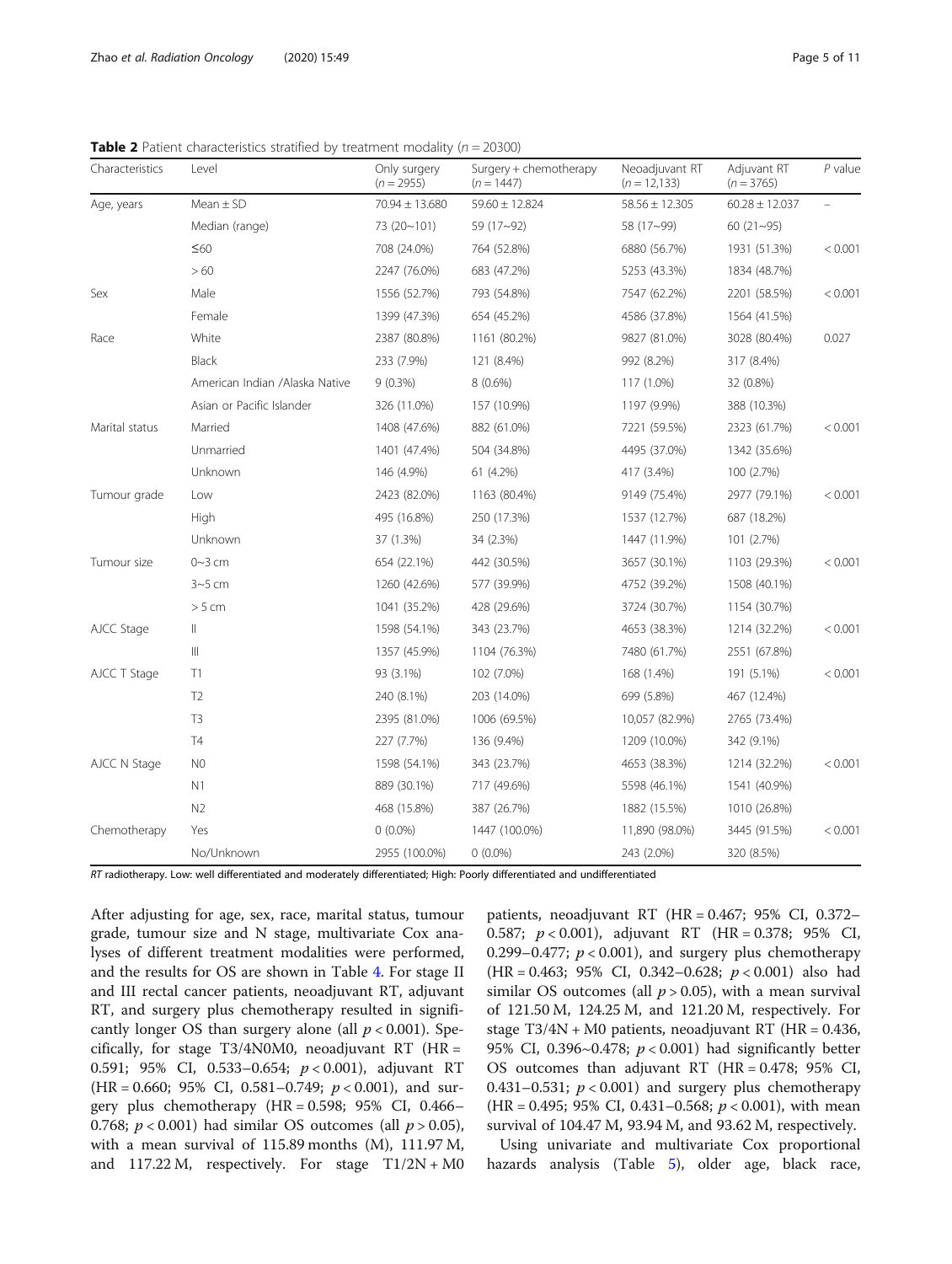<span id="page-5-0"></span>

surgery plus chemotherapy:  $p = 0.442$ ; and neoadjuvant RT vs. surgery plus chemotherapy:  $p = 0.906$ ); c OS estimated with the Kaplan-Meier method for patients with T<sub>3/4</sub>N<sub>+</sub>M<sub>0</sub> stage disease receiving different treatment modalities (surgery alone vs. adjuvant RT:  $p$  < 0.001; surgery alone vs. neoadjuvant RT:  $p < 0.001$ ; surgery alone vs. surgery plus chemotherapy:  $p < 0.001$ ; adjuvant RT vs. neoadjuvant RT:  $p < 0.001$ ; adjuvant RT vs. surgery plus chemotherapy:  $p = 0.637$ ; and neoadjuvant RT vs. surgery plus chemotherapy:  $p < 0.001$ )

unmarried status, high tumour grade, and tumour size > 5 cm were all associated with a poor prognosis (all  $p <$ 0.001).

# Discussion

# Older age at diagnosis and unmarried status were associated with poor OS

According to the demographic data in our study, the median age at diagnosis of LARC patients was 60 years, which agrees with a previous study by Rolf Sauer, et al. [[15\]](#page-9-0). Meanwhile, we found that older age  $(>60 \text{ years})$ significantly increased the risk of mortality, and in the cohort of surgery alone, the median age at diagnosis was 73 years, which agrees with a study by Peng et al. [\[16](#page-9-0)]. In our study, approximately 60% of patients were male, which agrees with previous studies [[11,](#page-9-0) [17,](#page-9-0) [18](#page-9-0)]. Marital status has been increasingly recognized as an important factor in the survival of cancer patients [\[19](#page-9-0)]. In our study, most patients were married (58.3%), and we found that being married was associated with better patient

**Table 3** Mean survival and, 2-, 5-, and 10-year OS of rectal cancer patients ( $n = 20300$ )

| Variables           |                 | Mean survival | 2-year OS | 5-year OS | 10-year OS |
|---------------------|-----------------|---------------|-----------|-----------|------------|
| $T_{3/4}N_0M_0$     | Only surgery    | 88.96 M       | 71.9%     | 59.6%     | 41.1%      |
|                     | Neoadjuvant RT  | 115.89 M      | 92.3%     | 78.1%     | 62.2%      |
|                     | Adjuvant RT     | 111.97 M      | 92.4%     | 76.7%     | 56.8%      |
|                     | Surgery + chemo | 117.22 M      | 88.7%     | 77.3%     | 67.3%      |
| $T_{1/2}N_{+}M_{0}$ | Only surgery    | 83.81 M       | 74.3%     | 56.7%     | 36.8%      |
|                     | Neoadjuvant RT  | 121.50 M      | 93.4%     | 81.1%     | 69.3%      |
|                     | Adjuvant RT     | 124.25 M      | 94.2%     | 83.6%     | 68.6%      |
|                     | Surgery + chemo | 121.20 M      | 91.2%     | 81.9%     | 66.6%      |
| $T_{3/4}N_{+}M_{0}$ | Only surgery    | 54.87 M       | 59.3%     | 32.5%     | 19.4%      |
|                     | Neoadjuvant RT  | 104.47 M      | 88.9%     | 69.2%     | 52.0%      |
|                     | Adjuvant RT     | 93.94 M       | 85.6%     | 63.5%     | 42.8%      |
|                     | Surgery + chemo | 93.62 M       | 83.1%     | 59.6%     | 46.0%      |

OS overall survival, RT radiotherapy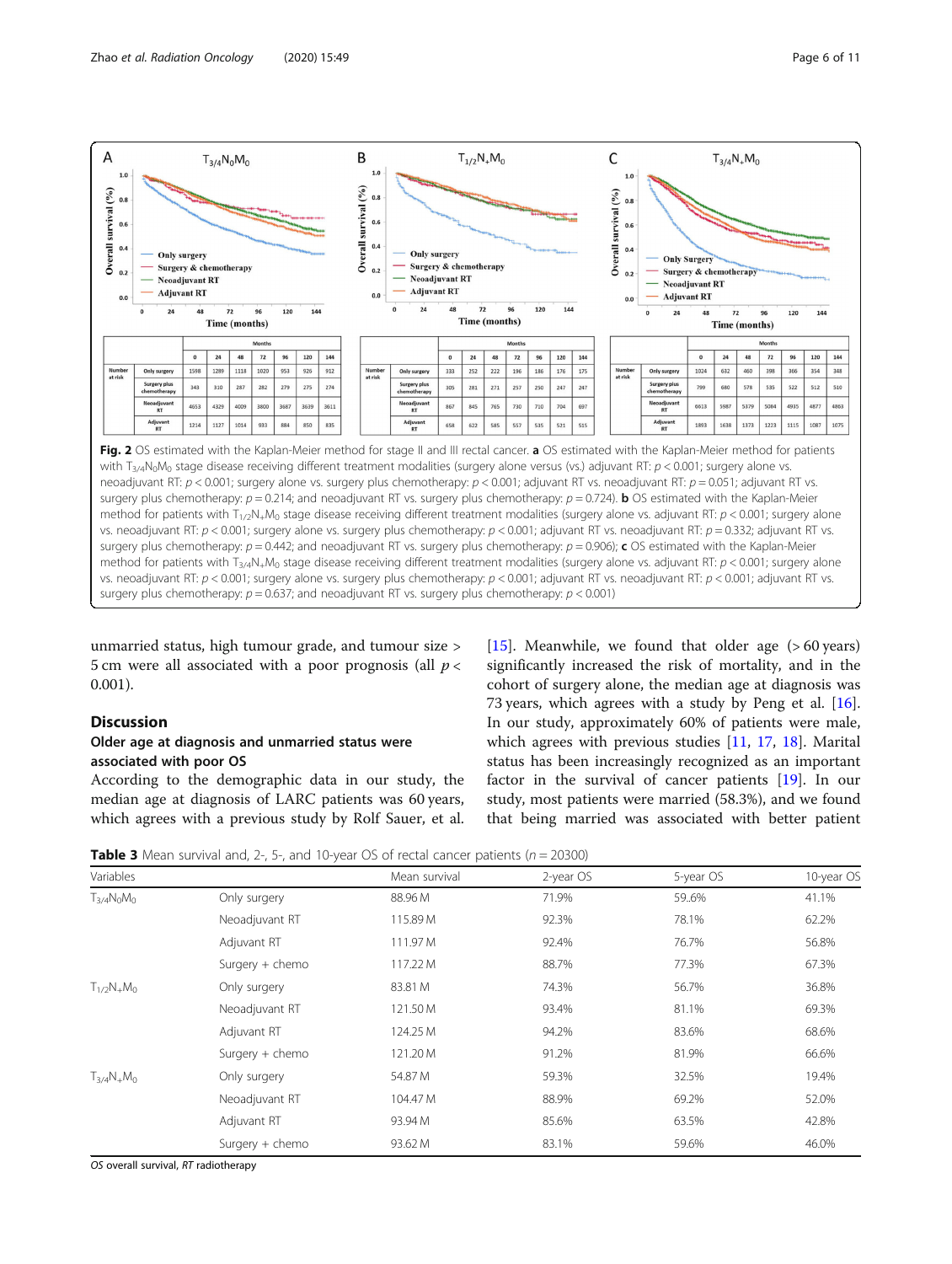<span id="page-6-0"></span>Table 4 Multivariate Cox analyses of treatment modalities for OS  $(n = 20300)$ 

|                                | Treatment         | Multivariate                 | P value |
|--------------------------------|-------------------|------------------------------|---------|
|                                |                   | HR (95% CI)                  |         |
| $T_{3/4}N_0M_0$ (n = 7808)     | Surgery alone     | 1                            |         |
|                                | Neoadjuvant RT    | $0.591(0.533 - 0.654)$       | < 0.001 |
|                                | Adjuvant RT       | $0.660$ $(0.581 - 0.749)$    | < 0.001 |
|                                | Surgery $+$ chemo | $0.598(0.466 - 0.768)$       | < 0.001 |
| $T_{1/2}N_{+}M_0$ (n = 2163)   | Surgery alone     | 1                            |         |
|                                | Neoadjuvant RT    | $0.467$ (0.372~0.587)        | < 0.001 |
|                                | Adjuvant RT       | 0.378 (0.299~0.477)          | < 0.001 |
|                                | Surgery $+$ chemo | $0.463$ $(0.342 \sim 0.628)$ | < 0.001 |
| $T_{3/4}N_{+}M_0$ (n = 10,329) | Surgery alone     | 1                            |         |
|                                | Neoadjuvant RT    | $0.436(0.396 \sim 0.478)$    | < 0.001 |
|                                | Adjuvant RT       | $0.478(0.431 - 0.531)$       | < 0.001 |
|                                | Surgery + chemo   | $0.495(0.431 - 0.568)$       | < 0.001 |

Multivariate Cox analyses are adjusted by age, sex, race, marital status, tumour grade, tumour size and N stage; HR Hazard ratio, RT radiotherapy

outcomes. Meanwhile, in the cohorts of neoadjuvant RT, adjuvant RT, and surgery plus chemotherapy, approximately 60% of the patients were married, while only approximately 50% of patients in the surgery alone group was married. This phenomenon was possibly due to married patients receiving social and financial support from their families, which tended to lead to the choice of a proactive treatment modality.

# Black ethnic background was associated with poor OS

In this study, white patients accounted for the largest proportion of patients (80.8%), which was consistent with the race distribution in the Western population [[20\]](#page-9-0). Our study demonstrated that black race is a significant risk factor for OS, similar to a former study [\[16](#page-9-0)]. One possible reason for this finding is that black men are less likely to be treated with curative intent than are white men. Interestingly, our study demonstrated that the Asian or Pacific Islander ethnics background might reduce the risk of poor prognosis, with marginal significance  $(HR = 0.922; 95\% \text{ CI}, 0.844-1.007; p = 0.071).$ Similarly, Zhang et al. reported that Asians achieved better survival rates than other races or patients with locally advanced colon cancer [\[21\]](#page-9-0). Differences in diet and other lifestyle factors may affect survival.

# High tumour grade and large tumour size were associated with poor OS

Our study indicated that high pathological grades of the tumour was associated with a worse OS. This finding is in line with the results of a former study [\[16\]](#page-9-0). Additionally, we found that tumour size > 5 cm was associated with a poor prognosis, which agrees with the results of a previous study by Kornprat et al., which demonstrated that a median tumour size of colorectal cancer exceeding 4.5 cm was significantly associated with survival [\[22\]](#page-9-0). A meaningful cut-off value for the prediction of the progression of rectal cancer patients could be further studied.

**Table 5** Univariate and multivariate analyses for OS of all patients ( $n = 20300$ )

| Variables      | Level                         | Univariate                | $P$ value | Multivariate              | $P$ value |
|----------------|-------------------------------|---------------------------|-----------|---------------------------|-----------|
|                |                               | HR (95% CI)               |           | HR (95% CI)               |           |
| Age            | $\leq 60$                     |                           |           |                           |           |
|                | >60                           | $2.196(2.084 \sim 2.313)$ | < 0.001   | 2.177(2.067~2.294)        | < 0.001   |
| Sex            | Male                          |                           |           |                           |           |
|                | Female                        | $0.966(0.918 - 1.016)$    | 0.179     |                           |           |
| Race           | White                         |                           |           |                           |           |
|                | Black                         | $1.231(1.131 \sim 1.340)$ | < 0.001   | $1.226(1.126 \sim 1.335)$ | < 0.001   |
|                | American Indian/Alaska Native | $1.112(0.846 \sim 1.461)$ | 0.447     | 1.213(0.923~1.595)        | 0.166     |
|                | Asian or Pacific Islander     | $0.859(0.787 - 0.939)$    | 0.001     | $0.922(0.844 - 1.007)$    | 0.071     |
| Marital status | Married                       |                           |           |                           |           |
|                | Unmarried                     | $1.553(1.476 \sim 1.633)$ | < 0.001   | 1.456(1.384~1.533)        | < 0.001   |
|                | Unknown                       | $1.186(1.027 - 1.369)$    | 0.020     | 1.142(0.989~1.320)        | 0.070     |
| Tumour grade   | Low                           |                           |           |                           |           |
|                | High                          | 1.623(1.527~1.726)        | < 0.001   | 1.646(1.548~1.750)        | < 0.001   |
|                | Unknown                       | $0.788(0.705 - 0.880)$    | < 0.001   | $0.807(0.722 - 0.902)$    | < 0.001   |
| Tumour size    | $0-3$ cm                      |                           |           |                           |           |
|                | $35$ cm                       | 1.186(1.114~1.263)        | < 0.001   | $1.164(1.094 \sim 1.240)$ | < 0.001   |
|                | > 5 cm                        | $1.443(1.353 \sim 1.539)$ | < 0.001   | $1.399(1.311 \sim 1.493)$ | < 0.001   |

OS overall survival, HR Hazard ratio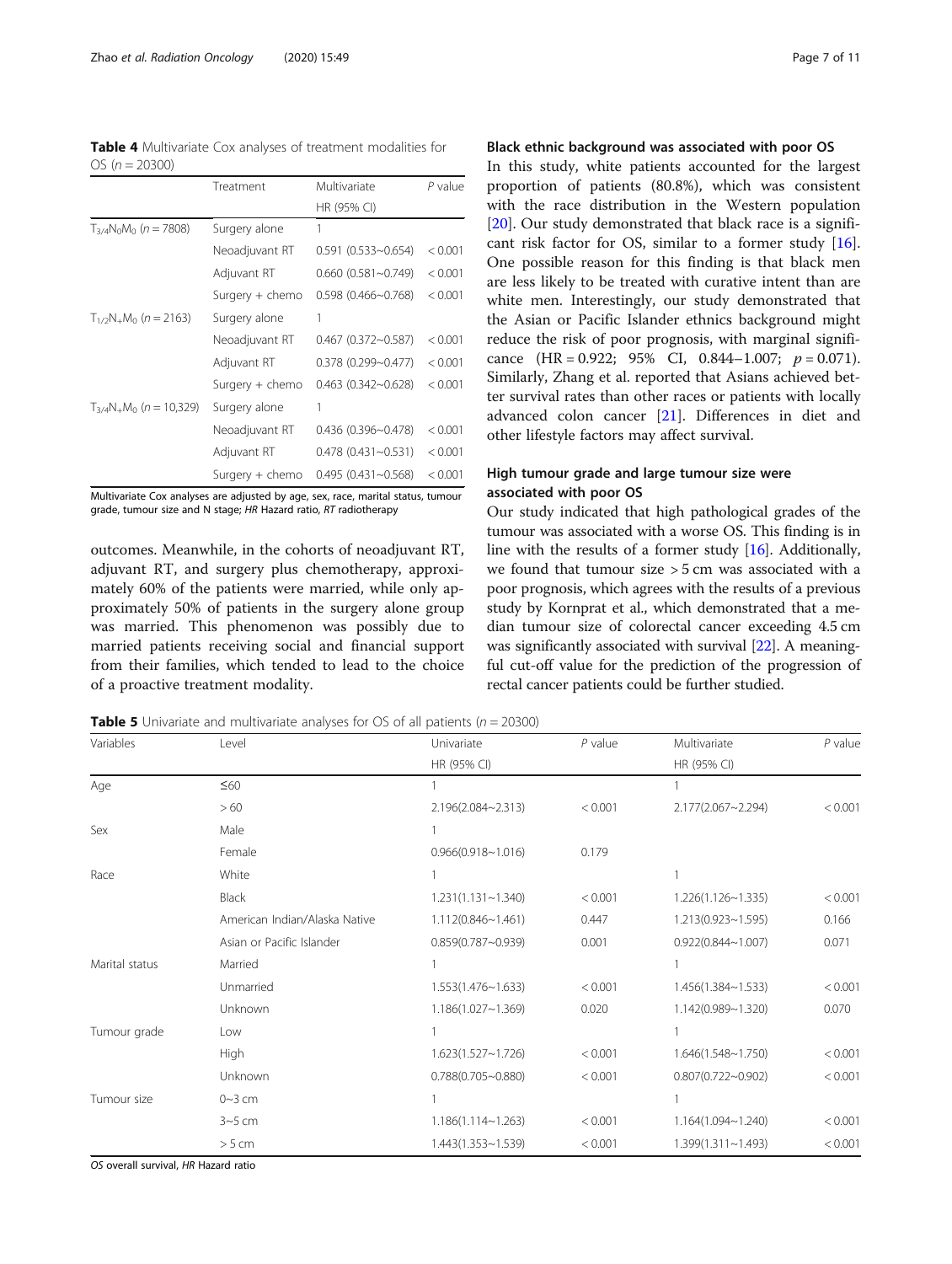Neoadjuvant RT was the most frequent strategy for LARC Regarding treatment modalities, 59.8% of patients received neoadjuvant RT, which is currently the most popular strategy for LARC patients, which is in line with the NCCN guidelines indicating that preoperative CRT serves as the standard of care for stage II–III rectal cancer [\[3](#page-9-0)]. In addition, both short-course radiotherapy (25 Gy in 5 fractions) and long-course radiotherapy (50.4 Gy in 28 fractions, conventionally fractionated therapy) can be applied as neoadjuvant radiotherapy [\[3](#page-9-0)]. However, short-course RT is only a concept and rarely used in US. Therefore, the overwhelming majority of patients probably has likely received the conventionally fractionated therapy in our study.

# LARC patients received only surgery were associated with poor OS

In the pre-TME era, several RCTs have indicated that neoadjuvant or adjuvant RT could reduce the LRR rate and improve the OS  $[4-8]$  $[4-8]$  $[4-8]$  $[4-8]$  $[4-8]$ . In the TME era, in the majority of randomized trials of chemotherapy and/or radiotherapy, no OS benefits have been observed, despite the marked improvement in local control rates [[23](#page-9-0)]. The Dutch trial also reported that short-term RT plus TME did not increase OS compared to TME alone in all pooled resectable rectal cancer patients [[11](#page-9-0)]. However, in the Dutch trial, for the patients with TNM stage III cancer with a negative circumferential resection margin, neoadjuvant RT plus TME group had better 10-year OS than the only TME group [\[11\]](#page-9-0). In our study, the vast majority of patients in the only surgery group were treated with TME since the patients included were diagnosed from 2004 to 2016, a period during the TME era. Our study demonstrated that LARC patients who received only surgery exhibited worse OS than patients who received neoadjuvant RT plus surgery, surgery plus adjuvant RT, and surgery plus chemotherapy. It is worth noting, however, that the average age of the patients who received only surgery was approximately 70 years, higher than that of the other groups, which was approximately 60 years. Older age (> 60 years) was also associated with a poor prognosis. Therefore, whether neoadjuvant RT plus TME, or TME plus adjuvant RT, TME plus chemotherapy is better than surgery alone in LARC patients remains unclear and warrants further investigation.

# Neoadjuvant RT improves OS for T3/4N + M0 rectal cancer patients

The main purpose of this study is to determine whether neoadjuvant RT is superior to postoperative RT in OS prognosis, which is still controversial based on the existing evidence. The recognized advantages of neoadjuvant RT over adjuvant RT are primarily related to tumour response and to the preservation of normal tissue and include the following: 1. downstaging of the tumour, which is conducive to surgical resection and increases the probability of sphincter preservation; 2. increased RT sensitivity because of the better oxygenation of the pelvic tissue before surgery; and 3. avoidance of irradiation of the small bowel, which remains trapped in the pelvis after surgery [\[2](#page-9-0)]. To date, however, only several randomized trials have compared the OS benefits between neoadjuvant RT and adjuvant RT for stage II and III patients. Among them, Park JH et al., followed 240 stage II and III patients and reported that a significant benefit was not demonstrated for preoperative CRT in local control and survival [\[24\]](#page-9-0). The CAO/ARO/AIO-94 trial followed 799 stage II and III patients and demonstrated that there was a persistent significant improvement in local control for pre- versus postoperative CRT; but there was no effect on OS [\[15](#page-9-0), [25](#page-9-0)]. However, the NSABP R-03 trial included 267 stage II and III patients, and demonstrated that preoperative CRT, compared with postoperative CRT, significantly improved disease-free survival (DFS) and showed a trend towards improving OS [\[26](#page-9-0)]. In this study, we showed that neoadjuvant RT contributed to prolonging the OS compared with adjuvant RT only in the group of stage  $T3/4N + M0$  patients with a mean survival of 104.47 M versus 93.94 M. Interestingly, it was noted that in stage  $T1/2N + M0$  patients, adjuvant RT showed a trend towards improving OS compared to that of neoadjuvant RT, with a mean survival of 124.25 M versus 121.5 M, with only marginal significance. Additionally, Peng et al. reported that adjuvant RT had better 10-year CSS than neoadjuvant RT for T3N0M0 patients [[16\]](#page-9-0). Therefore, the former randomized trials may not have shown significant OS benefits of neoadjuvant RT due to the lack of a subgroup analysis of patients with stage  $T3/4N0M0$ ,  $T1/2N + M0$ , and T3/4N + M0, and the OS benefits for T3/4N + M0 patients might have been weakened by the other groups.

Several studies have evaluated the effectiveness of the addition of concurrent chemotherapy to neoadjuvant or adjuvant RT. A meta-analysis reported that neoadjuvant RT improves local control in patients with rectal cancer, particularly when CRT is administered [[27\]](#page-9-0). Additionally, a Cochrane review of 6 RCTs reported that the addition of chemotherapy to neoadjuvant RT in stage III patients reduced the risk of LRR but had no benefits for OS [\[28](#page-9-0)]. Furthermore, EORTC 22941 and FFCD 9203 tested different combinations of RT and chemotherapy and demonstrated that 5-FU-based chemotherapy combined with RT has the best results [\[29,](#page-9-0) [30](#page-9-0)]. In addition, several studies demonstrated that total neoadjuvant therapy (TNT), in which chemoradiation and chemotherapy are administered prior to surgery, is a viable treatment for LARC  $[31-33]$  $[31-33]$  $[31-33]$ . In our study, the majority of patients who underwent neoadjuvant RT (98.0%) and adjuvant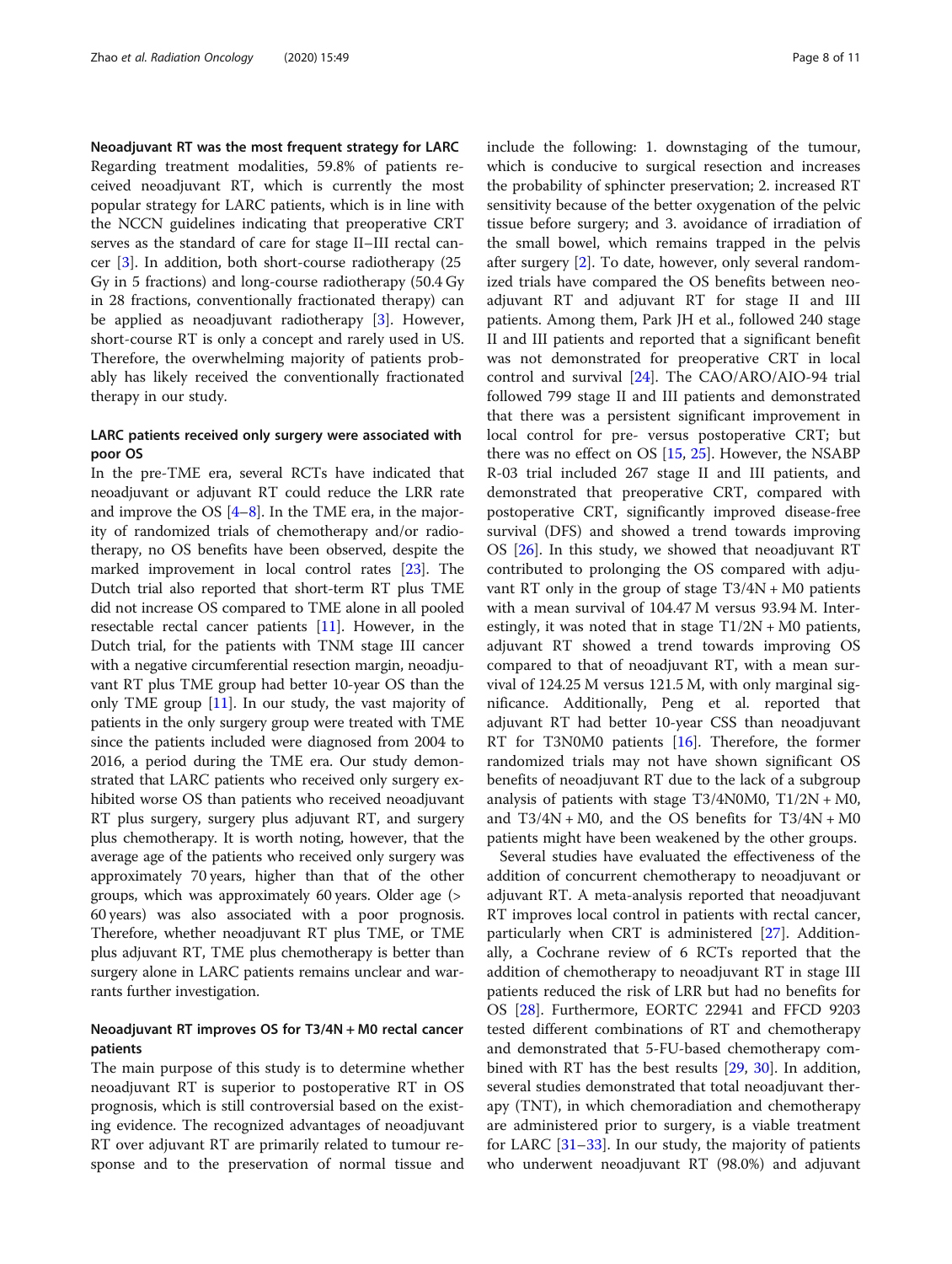RT (91.5%), also received chemotherapy. However, the chemotherapy information from the SEER database was limited and lacked information on the specific chemotherapy protocols and chemotherapy sequences, which warrants further investigation.

Recently, a treatment strategy involving neoadjuvant chemotherapy (a kind of surgery plus chemotherapy strategy) has been proposed by several studies, because the majority of previous studies demonstrated that RT has several side effects, such as bowel dysfunction, urinary toxicity, sexual dysfunction, and even secondary malignancies after RT [[14,](#page-9-0) [34](#page-10-0)–[36\]](#page-10-0); additionally RT has no benefit for OS  $[11, 12, 12]$  $[11, 12, 12]$  $[11, 12, 12]$  $[11, 12, 12]$ [15](#page-9-0), [37](#page-10-0)]. Schrag et al. demonstrated that for selected patients with clinical stage II to III rectal cancer, neoadjuvant chemotherapy and selective radiation do not seem to compromise outcomes [\[13](#page-9-0)]. Very recently, Eisterer et al. reported that neoadjuvant chemotherapy with bevacizumab, capecitabine and oxaliplatin followed by concomitant standard chemoradiation is feasible for patients with LARC and results in a complete pathologic remission (pCR) rate of 25% and a neoadjuvant chemotherapy completion rate of 80% [\[38\]](#page-10-0). In our study, in stage T3/4N0M0 and T1/2N + M0 rectal cancer patients, the effect of surgery plus chemotherapy was similar to that of neoadjuvant RT and of adjuvant RT in regard to the increase in OS. However, due to the limitations of the SEER database information, our study failed to analyse the role of neoadjuvant chemotherapy in patients and further research is needed.

#### Limitations

Similar to other studies that have utilized the SEER database as their data source, our study has limitations that demand precautious interpretation of the results. First, although the SEER data include information regarding the use of surgery, RT, and chemotherapy, the details of these therapies (i.e., surgical margins, radiation dose, chemotherapy regimen and chemotherapy sequence) are not recorded in the database. Second, the SEER database lacks some key clinical information that might be important for prognosis, such as the distance from the anal verge, tumour markers, extramural vascular invasion (EMVI), lateral lymph nodes, and so on. Third, although this study was conducted in the era of TME, the SEER database did not provide TME information, and we excluded patients who underwent local tumour destruction or excision. Fourth, the SEER database lacks the local control information needed to analyse the correlation between local control and OS, which could help us understand the impact of local control on survival.

### Conclusions

In conclusion, this retrospective study analysed cases in the SEER database from 2004 to 2016 and suggests the following: 1) For stage II and III rectal cancer patients,

neoadjuvant RT, adjuvant RT, and surgery plus chemotherapy had a longer OS than surgery alone. 2) For T3/  $4N0M0$  and  $T1/2N + M0$  patients, there was no significant difference in OS among the treatment modalities of neoadjuvant RT, adjuvant RT, and surgery plus chemotherapy. 3) For  $T3/4N + M0$  patients, neoadjuvant RT had significantly longer OS than adjuvant RT and surgery plus chemotherapy. and 4) Older age (> 60 years), black race, unmarried status, high tumour grade, and tumour size > 5 cm were associated with a poor prognosis (all  $p < 0.05$ ). While RCTs should be conducted to confirm these results, it may be appropriate for guidelines to adopt a more proactive stance on using of neoadjuvant RT for T3/4N + M0 rectal cancer patients.

#### Abbreviations

AJCC: American Joint Committee on cancer; CIs: Confidence intervals; CRC: Colorectal cancer; CRT: Chemoradiotherapy; DFS: Disease-free survival; EMVI: Extramural vascular invasion; HRs: Hazard ratios; LRR: Locoregional recurrence; NCCN: National Cancer Comprehensive Network; OS: Overall survival; pCR: complete pathologic remission; RCTs: Randomized controlled trials; RT: Radiotherapy; SEER: Surveillance, Epidemiology, and End Results; TME: Total mesorectal excision; TNT: Total neoadjuvant therapy; US: United States

#### Acknowledgments

We thank the SEER program of the National Cancer Institute (NCI) for providing these data. The authors gratefully thank the academic editor and the anonymous reviewers for their constructive suggestions to improve this manuscript.

#### Authors' contributions

Conceptualization, Feng Zhao, Xin Chen and Senxiang Yan; Data curation, Jili Wang, Hao Yu, Xiaofei Cheng, and Xinke Li; Formal analysis, Feng Zhao, Jili Wang, Hao Yu, Xiangming Xu and Jianjiang Lin; Methodology, Feng Zhao and Senxiang Yan; Supervision, Senxiang Yan; Writing – original draft, Feng Zhao; Writing – review & editing, Xin Chen and Senxiang Yan. The authors read and approved the final manuscript.

#### Funding

This study has been supported by the National Nature Science Foundation of China (81701683), Health Commission of Zhejiang Province (2020KY131), and Zhejiang Provincial Key Discipline of Traditional Chinese Medicine (2017- XK-A32).

#### Availability of data and materials

The data that support the findings of this study are openly available in Surveillance, Epidemiology, and End Results (SEER) database of the National Cancer Institute at <https://seer.cancer.gov/>.

#### Ethics approval and consent to participate

This study was based on a secondary analysis of previously collected, publicly available and de-identified data. The SEER database holds no identifying patient information, all data are anonymous, and therefore, written informed consent was not needed for this study. This investigation was conducted in accordance with the ethical standards of the Declaration of Helsinki and with national and international guidelines. The institutional review board of our hospital approved this study.

#### Consent for publication

Not applicable.

#### Competing interests

The authors declare that they have no competing interests.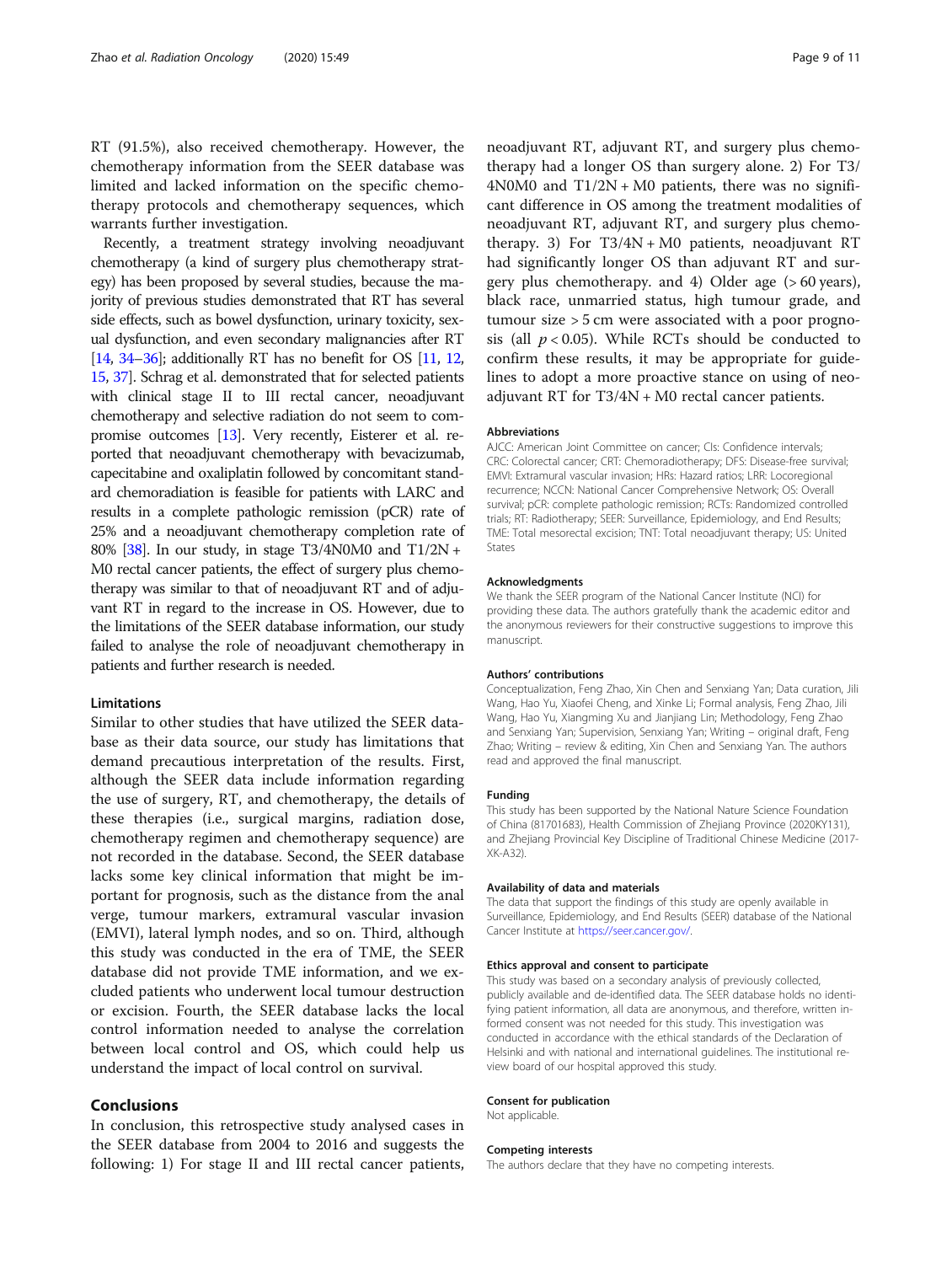#### <span id="page-9-0"></span>Author details

<sup>1</sup>Department of Radiation Oncology, The First Affiliated Hospital, College of Medicine, Zhejiang University, Hangzhou, Zhejiang 310003, People's Republic of China. <sup>2</sup>Graduate School, College of Medicine, Zhejiang University, Hangzhou, Zhejiang 310003, People's Republic of China. <sup>3</sup>Department of Colorectal Surgery, The First Affiliated Hospital, College of Medicine, Zhejiang University, Hangzhou, Zhejiang 310003, People's Republic of China. <sup>4</sup>Institute of Pharmaceutical Biotechnology and The First Affiliated Hospital, College of Medicine, Zhejiang University, Hangzhou, Zhejiang 310058, People's Republic of China.

#### Received: 1 November 2019 Accepted: 18 February 2020 Published online: 27 February 2020

#### References

- 1. Siegel RL, Miller KD, Fedewa SA, Ahnen DJ, Meester R, Barzi A, Jemal A. Colorectal cancer statistics, 2017. CA Cancer J Clin. 2017;67(3):177–93. [https://doi.org/10.3322/caac.21395.](https://doi.org/10.3322/caac.21395)
- 2. Song JH, Jeong JU, Lee JH, Kim SH, Cho HM, Um JW, Jang HS. Preoperative chemoradiotherapy versus postoperative chemoradiotherapy for stage II–III resectable rectal cancer: a meta-analysis of randomized controlled trials. Radiat Oncol J. 2017;35(3):198–207. <https://doi.org/10.3857/roj.2017.00059>.
- 3. Li Y, Wang J, Ma X, Tan L, Yan Y, Xue C, Hui B, Liu R, Ma H, Ren J. A review of Neoadjuvant Chemoradiotherapy for locally advanced rectal Cancer. Int J Biol Sci. 2016;12(8):1022–31. [https://doi.org/10.7150/ijbs.15438.](https://doi.org/10.7150/ijbs.15438)
- 4. Cedermark B, Dahlberg M, Glimelius B, Pahlman L, Rutqvist LE, Wilking N. Improved survival with preoperative radiotherapy in resectable rectal cancer. N Engl J Med. 1997;336(14):980–7. [https://doi.org/10.1056/](https://doi.org/10.1056/NEJM199704033361402) [NEJM199704033361402.](https://doi.org/10.1056/NEJM199704033361402)
- 5. Medical Research Council Rectal Cancer Working Party. Randomised trial of surgery alone versus radiotherapy followed by surgery for potentially operable locally advanced rectal cancer. Lancet. 1996;348(9042):1605–10.
- 6. Cedermark B, Johansson H, Rutqvist LE, Wilking N. The Stockholm I trial of preoperative short term radiotherapy in operable rectal carcinoma. A prospective randomized trial. Stockholm colorectal Cancer study group. Cancer. 1995;75(9):2269–75. [https://doi.org/10.1002/1097-0142\(19950501\)75:](https://doi.org/10.1002/1097-0142(19950501)75:9<2269::aid-cncr2820750913>3.0.co;2-i) [9<2269::aid-cncr2820750913>3.0.co;2-i.](https://doi.org/10.1002/1097-0142(19950501)75:9<2269::aid-cncr2820750913>3.0.co;2-i)
- Dahl O, Horn A, Morild I, Halvorsen JF, Odland G, Reinertsen S, Reisaeter A, Kavli H, Thunold J. Low-dose preoperative radiation postpones recurrences in operable rectal cancer. Results of a randomized multicenter trial in western Norway. Cancer. 1990;66(11):2286–94. [https://doi.org/10.1002/1097-](https://doi.org/10.1002/1097-0142(19901201)66:11<2286::aid-cncr2820661106>3.0.co;2-t) [0142\(19901201\)66:11<2286::aid-cncr2820661106>3.0.co;2-t](https://doi.org/10.1002/1097-0142(19901201)66:11<2286::aid-cncr2820661106>3.0.co;2-t).
- 8. Fisher B, Wolmark N, Rockette H, Redmond C, Deutsch M, Wickerham DL, Fisher ER, Caplan R, Jones J, Lerner H, et al. Postoperative adjuvant chemotherapy or radiation therapy for rectal cancer: results from NSABP protocol R-01. J Natl Cancer Inst. 1988;80(1):21–9. [https://doi.org/10.1093/](https://doi.org/10.1093/jnci/80.1.21) [jnci/80.1.21](https://doi.org/10.1093/jnci/80.1.21).
- Fichera A. Locally advanced rectal Cancer: is it time for a paradigm change? JAMA Surg. 2018;153(8):e181620. [https://doi.org/10.1001/jamasurg.2018.](https://doi.org/10.1001/jamasurg.2018.1620) [1620](https://doi.org/10.1001/jamasurg.2018.1620).
- 10. Heald RJ, Ryall RD. Recurrence and survival after total mesorectal excision for rectal cancer. Lancet. 1986;1(8496):1479–82. [https://doi.org/10.1016/](https://doi.org/10.1016/s0140-6736(86)91510-2) [s0140-6736\(86\)91510-2.](https://doi.org/10.1016/s0140-6736(86)91510-2)
- 11. van Gijn W, Marijnen CA, Nagtegaal ID, Kranenbarg EM, Putter H, Wiggers T, Rutten HJ, Pahlman L, Glimelius B, van de Velde CJ. Preoperative radiotherapy combined with total mesorectal excision for resectable rectal cancer: 12-year follow-up of the multicentre, randomised controlled TME trial. Lancet Oncol. 2011;12(6):575–82. [https://doi.org/10.1016/S1470-](https://doi.org/10.1016/S1470-2045(11)70097-3) [2045\(11\)70097-3](https://doi.org/10.1016/S1470-2045(11)70097-3).
- 12. Rodel C, Graeven U, Fietkau R, Hohenberger W, Hothorn T, Arnold D, Hofheinz RD, Ghadimi M, Wolff HA, Lang-Welzenbach M, et al. Oxaliplatin added to fluorouracil-based preoperative chemoradiotherapy and postoperative chemotherapy of locally advanced rectal cancer (the German CAO/ARO/AIO-04 study): final results of the multicentre, open-label, randomised, phase 3 trial. Lancet Oncol. 2015;16(8):979–89. [https://doi.org/](https://doi.org/10.1016/S1470-2045(15)00159-X) [10.1016/S1470-2045\(15\)00159-X.](https://doi.org/10.1016/S1470-2045(15)00159-X)
- 13. Schrag D, Weiser MR, Goodman KA, Gonen M, Hollywood E, Cercek A, Reidy-Lagunes DL, Gollub MJ, Shia J, Guillem JG, et al. Neoadjuvant chemotherapy without routine use of radiation therapy for patients with locally advanced rectal cancer: a pilot trial. J Clin Oncol. 2014;32(6):513–8. [https://doi.org/10.1200/JCO.2013.51.7904.](https://doi.org/10.1200/JCO.2013.51.7904)
- 14. Qin Q, Huang B, Cao W, Zhou J, Ma T, Zhou Z, Wang J, Wang L. Bowel dysfunction after low anterior resection with Neoadjuvant Chemoradiotherapy or chemotherapy alone for rectal Cancer: a crosssectional study from China. Dis Colon Rectum. 2017;60(7):697–705. [https://](https://doi.org/10.1097/DCR.0000000000000801) [doi.org/10.1097/DCR.0000000000000801](https://doi.org/10.1097/DCR.0000000000000801).
- 15. Sauer R, Liersch T, Merkel S, Fietkau R, Hohenberger W, Hess C, Becker H, Raab H, Villanueva M, Witzigmann H, et al. Preoperative versus postoperative Chemoradiotherapy for locally advanced rectal Cancer: results of the German CAO/ARO/AIO-94 randomized phase III trial after a median follow-up of 11 years. J Clin Oncol. 2012;30(16):1926–33. [https://doi.org/10.](https://doi.org/10.1200/JCO.2011.40.1836) [1200/JCO.2011.40.1836.](https://doi.org/10.1200/JCO.2011.40.1836)
- 16. Peng LC, Milsom J, Garrett K, Nandakumar G, Coplowitz S, Parashar B, Nori D, Clifford Chao KS, Wernicke AG. Surveillance, epidemiology, and end results-based analysis of the impact of preoperative or postoperative radiotherapy on survival outcomes for T3N0 rectal cancer. Cancer Epidemiol. 2014;38(1):73–8. <https://doi.org/10.1016/j.canep.2013.12.008>.
- 17. Kapiteijn E, Marijnen CA, Nagtegaal ID, Putter H, Steup WH, Wiggers T, Rutten HJ, Pahlman L, Glimelius B, van Krieken JH, et al. Preoperative radiotherapy combined with total mesorectal excision for resectable rectal cancer. N Engl J Med. 2001;345(9):638–46. [https://doi.org/10.1056/](https://doi.org/10.1056/NEJMoa010580) [NEJMoa010580.](https://doi.org/10.1056/NEJMoa010580)
- 18. Tan WJ, Tan HJ, Dorajoo SR, Foo FJ, Tang CL, Chew MH. Rectal Cancer surveillance-recurrence patterns and survival outcomes from a cohort followed up beyond 10 years. J Gastrointest Cancer. 2018;49(4):422–8. [https://doi.org/10.1007/s12029-017-9984-z.](https://doi.org/10.1007/s12029-017-9984-z)
- 19. Zhao F, Wang J, Chen M, Chen D, Ye S, Li X, Chen X, Ren G, Yan S. Sites of synchronous distant metastases and prognosis in prostate cancer patients with bone metastases at initial diagnosis: a population-based study of 16,643 patients. Clin Transl Med. 2019;8(1). [https://doi.org/10.1186/s40169-019-0247-4.](https://doi.org/10.1186/s40169-019-0247-4)
- 20. Qin B, Jiao X, Yuan L, Liu K, Zang Y. Adenosquamous carcinoma of the bile duct: a population-based study. Cancer Manag Res. 2018;10:439–46. [https://](https://doi.org/10.2147/CMAR.S144850) [doi.org/10.2147/CMAR.S144850](https://doi.org/10.2147/CMAR.S144850).
- 21. Zhong X, Guo Z, Gao P, Song Y, Sun J, Chen X, Sun Y, Wang Z. Racial/ethnic disparities in the adjuvant chemotherapy of locally advanced colon cancer patients. J Surg Res. 2018;228:27–34. [https://doi.org/10.1016/j.jss.2018.02.054.](https://doi.org/10.1016/j.jss.2018.02.054)
- 22. Kornprat P, Pollheimer MJ, Lindtner RA, Schlemmer A, Rehak P, Langner C. Value of tumor size as a prognostic variable in colorectal Cancer: a critical reappraisal. Am J Clin Oncol. 2011;34(1):43–9. [https://doi.org/10.1097/COC.](https://doi.org/10.1097/COC.0b013e3181cae8dd) [0b013e3181cae8dd](https://doi.org/10.1097/COC.0b013e3181cae8dd).
- 23. Diaz BR, Akhoundova D, Bruixola G, Aparicio J. Controversies in the multimodality management of locally advanced rectal cancer. Med Oncol. 2017;34(6):102. [https://doi.org/10.1007/s12032-017-0964-8.](https://doi.org/10.1007/s12032-017-0964-8)
- 24. Park JH, Yoon SM, Yu CS, Kim JH, Kim TW, Kim JC. Randomized phase 3 trial comparing preoperative and postoperative chemoradiotherapy with capecitabine for locally advanced rectal cancer. Cancer. 2011;117(16):3703– 12. <https://doi.org/10.1002/cncr.25943>.
- 25. Sauer R, Becker H, Hohenberger W, Rodel C, Wittekind C, Fietkau R, Martus P, Tschmelitsch J, Hager E, Hess CF, et al. Preoperative versus postoperative chemoradiotherapy for rectal cancer. N Engl J Med. 2004;351(17):1731–40. <https://doi.org/10.1056/NEJMoa040694>.
- 26. Roh MS, Colangelo LH, O'Connell MJ, Yothers G, Deutsch M, Allegra CJ, Kahlenberg MS, Baez-Diaz L, Ursiny CS, Petrelli NJ, et al. Preoperative multimodality therapy improves disease-free survival in patients with carcinoma of the rectum: NSABP R-03. J Clin Oncol. 2009;27(31):5124–30. [https://doi.org/10.1200/JCO.2009.22.0467.](https://doi.org/10.1200/JCO.2009.22.0467)
- 27. Rahbari NN, Elbers H, Askoxylakis V, Motschall E, Bork U, Büchler MW, Weitz J, Koch M. Neoadjuvant radiotherapy for rectal Cancer: meta-analysis of randomized controlled trials. Ann Surg Oncol. 2013;20(13):4169–82. [https://](https://doi.org/10.1245/s10434-013-3198-9) [doi.org/10.1245/s10434-013-3198-9.](https://doi.org/10.1245/s10434-013-3198-9)
- 28. McCarthy K, Pearson K, Fulton R, Hewitt J. Pre-operative chemoradiation for non-metastatic locally advanced rectal cancer. Cochrane Database Syst Rev. 2012;12:CD008368. [https://doi.org/10.1002/14651858.CD008368.pub2.](https://doi.org/10.1002/14651858.CD008368.pub2)
- 29. Collette L, Bosset JF, den Dulk M, Nguyen F, Mineur L, Maingon P, Radosevic-Jelic L, Pierart M, Calais G. Patients with curative resection of cT3- 4 rectal cancer after preoperative radiotherapy or radiochemotherapy: does anybody benefit from adjuvant fluorouracil-based chemotherapy? A trial of the European Organisation for Research and Treatment of Cancer radiation oncology group. J Clin Oncol. 2007;25(28):4379–86. [https://doi.org/10.1200/](https://doi.org/10.1200/JCO.2007.11.9685) [JCO.2007.11.9685.](https://doi.org/10.1200/JCO.2007.11.9685)
- 30. Gerard JP, Conroy T, Bonnetain F, Bouche O, Chapet O, Closon-Dejardin MT, Untereiner M, Leduc B, Francois E, Maurel J, et al. Preoperative radiotherapy